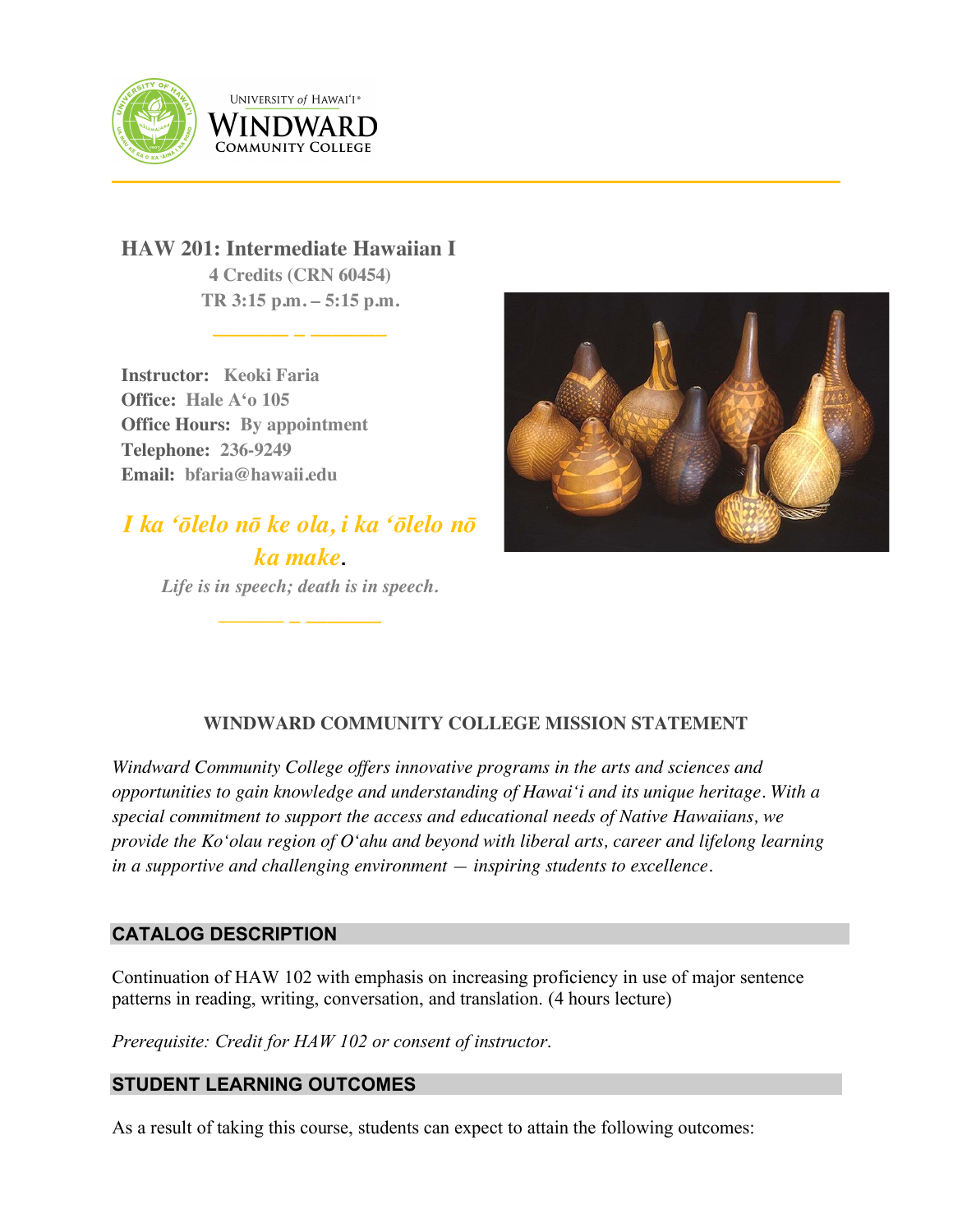- 1. Demonstrate the ability to comprehend and respond to sentence structures of greater length and complexity on a variety of topics.
- 2. Demonstrate the ability to comprehend, speak, read and write at the intermediate level with a working vocabulary of some 1,500 words, plus idiomatic expressions.
- 3. Write original expositions and communicate on a variety of topics within the student's experience.

## **CLASS CONDUCT**

This course is designed for collaborative engagement with fellow classmates and the instructor. Every student is responsible for doing their part in making class an engaging and productive learning environment in the target language, Hawaiian. Remember this class will be an immersive experience!

Computers, iPads, iPods, iPhones, cell phones and other similar electronic devices are not to be used during class time. If you are late please sit near the entrance if possible, so as not to disturb the rest of the class. Please also refrain from unnecessary chatter, and unless there is a class party or you are planning to feed the entire class, there will be no eating in class. However, special accommodations will be made for special circumstances.

## **COURSE CONTENT**

Concepts or Topics (each topic is 12 class meetings in length)

- Haʻawina 1: *He aha kaʻu e hoʻomākaukau ai no ka paʻina ahiahi?*
- Haʻawina 2: *Pehea e hoʻomākaukau ai i ka paʻina ahiahi?*
- Haʻawina 3: *He aha kaʻu e hana aku ai ma hope o ka hemo ʻana mai ke kula nui?*
- Haʻawina 4: *Pehea au e hoʻomaʻemaʻe ai ma hope o ka paʻina ahiahi?*
- Haʻawina 5: *He aha kaʻu e ʻōlelo ai i ke Akua ma mua o ka hoʻi ʻana i ka hiamoe?*

## **LEARNING RESOURCES AND SUPPLIES**

Homework, readings, and additional materials will be uploaded into the courses *laulima* site as the course progresses.

A 3 ring binder with 5 dividers designated for Hawaiian language is also needed for this course, along with folder paper and a pen or pencil.

There are no other required texts for this course, however the *Hawaiian Dictionary* by Samuel Elbert and Mary Kawena Pukui, and *Ka Lei Haʻaheo: Beginning Hawaiian* by Alberta Pualani Hopkins. University of Hawaii Press, 1992, are useful resources.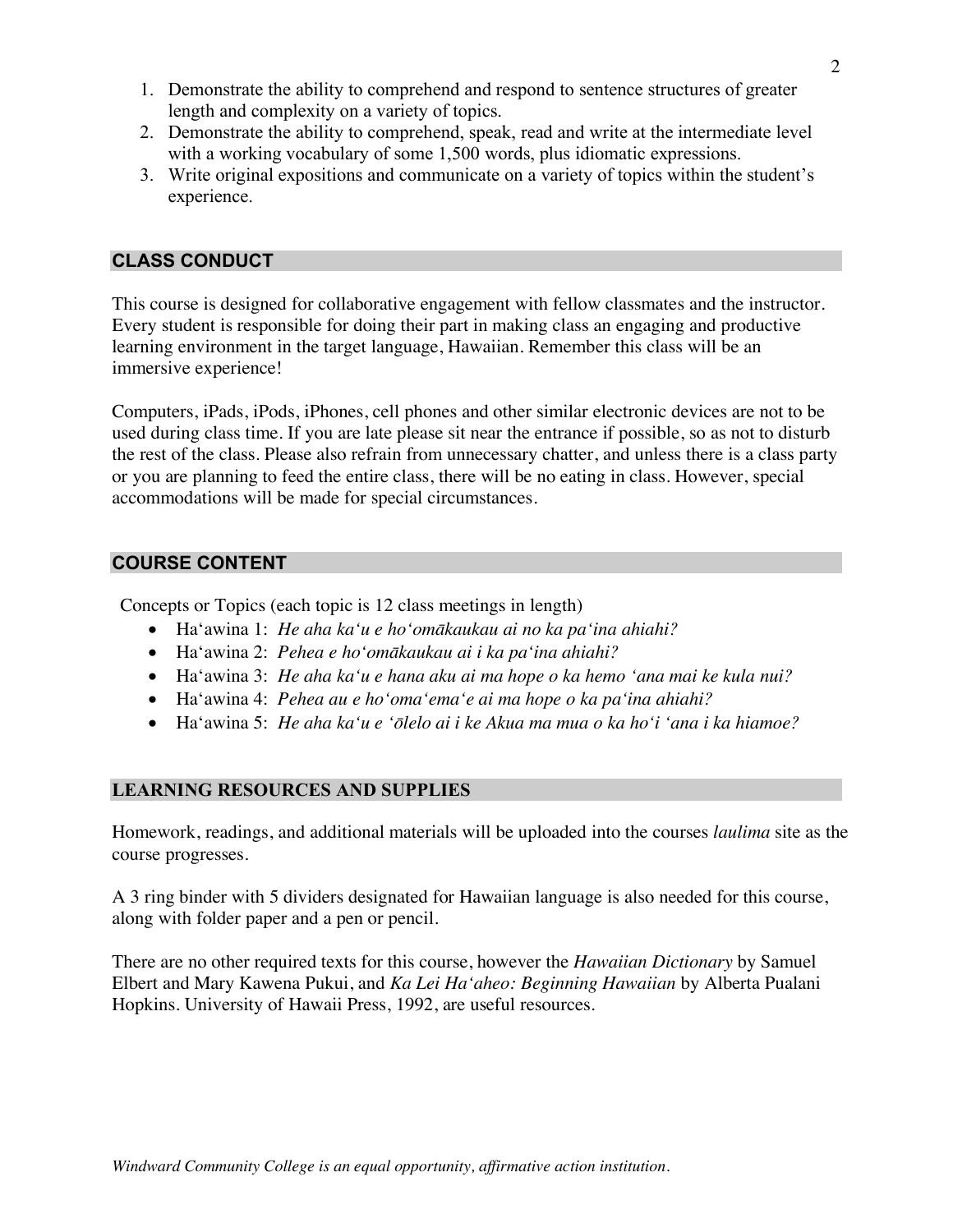## **COURSE TASKS**

There are two primary tasks for this course: classwork, and homework. (1) Classwork, *Hana o ka papa*, will build upon each prior lesson so attendance and active participation is essential to your progress. Pop quizes will be given frequently to check comprehension of classwork. (2) Homework, *Hana o ka hale*, will be given daily and it is used to recapture, and review key concepts from that day's lesson. Homework will be checked in the beginning of class.

## **ASSESSMENT AND TASKS**

| <b>REQUIREMENTS</b>                                                                                                                                                                                                                                                                                  | <b>DESCRIPTIONS</b>                                                                                                                                                                                                                                                               | <b>PTS</b> |
|------------------------------------------------------------------------------------------------------------------------------------------------------------------------------------------------------------------------------------------------------------------------------------------------------|-----------------------------------------------------------------------------------------------------------------------------------------------------------------------------------------------------------------------------------------------------------------------------------|------------|
| Ha'awina O Ka Hale                                                                                                                                                                                                                                                                                   | Homework will be given daily, if for any unavoidable reasons, you miss a session, it is<br>your responsibility to obtain the missed material/requirements from peers or the<br>instructor. Late work will not be accepted without prior notification or a doctor's note           | 300        |
| Hō'ike li'ili'i                                                                                                                                                                                                                                                                                      | Pop quizes will be given frequently throughout the course.                                                                                                                                                                                                                        | 300        |
| Hō'ike nui                                                                                                                                                                                                                                                                                           | There will be 5 unit exams that will test your comprehensive knowledge on each topic<br>covered. These unit exams will test your listening and reading comprehension, and your<br>ability to communicate orally and through writing in the target language.                       | 400        |
| <b>Extra Credits</b>                                                                                                                                                                                                                                                                                 | There will be opportunities for extra credit work throughout the semester. These events<br>must be connected to your development in Hawaiian language, and must be confirmed<br>by the instructor prior to the event. You may earn a maximum of a hundred (100) extra<br>credits. | 100        |
|                                                                                                                                                                                                                                                                                                      | <b>TOTAL POINTS</b>                                                                                                                                                                                                                                                               | 500        |
| <b>PLEASE NOTE:</b> ALL course requirements must be submitted by the due dates. Your final grade<br>for the course will be based on your total number of points:<br>$90\% - 100\%$ A<br>$\circ$<br>$80\% - 89\%$ B<br>$\circ$<br>$\circ$ 70% - 79% C<br>$60\% - 69\%$ D<br>$\circ$<br>$0\% - 59\%$ F |                                                                                                                                                                                                                                                                                   |            |

#### **DISABILITIES ACCOMMODATIONS**

If you have a physical, sensory, health, cognitive, or mental health disability that could limit your ability to fully participate in this class, you are encouraged to contact the Disability Specialist Counselor to discuss reasonable accommodations that will help you succeed in this class. Ann Lemke can be reached at 235-7448, lemke@hawaii.edu, or you may stop by Hale 'Ākoakoa 213 for more information.

#### **TITLE IX**

Title IX prohibits discrimination on the basis of sex in education programs and activities that receive federal financial assistance. Specifically, Title IX prohibits sex discrimination; sexual harassment and gender-based harassment, including harassment based on actual or perceived